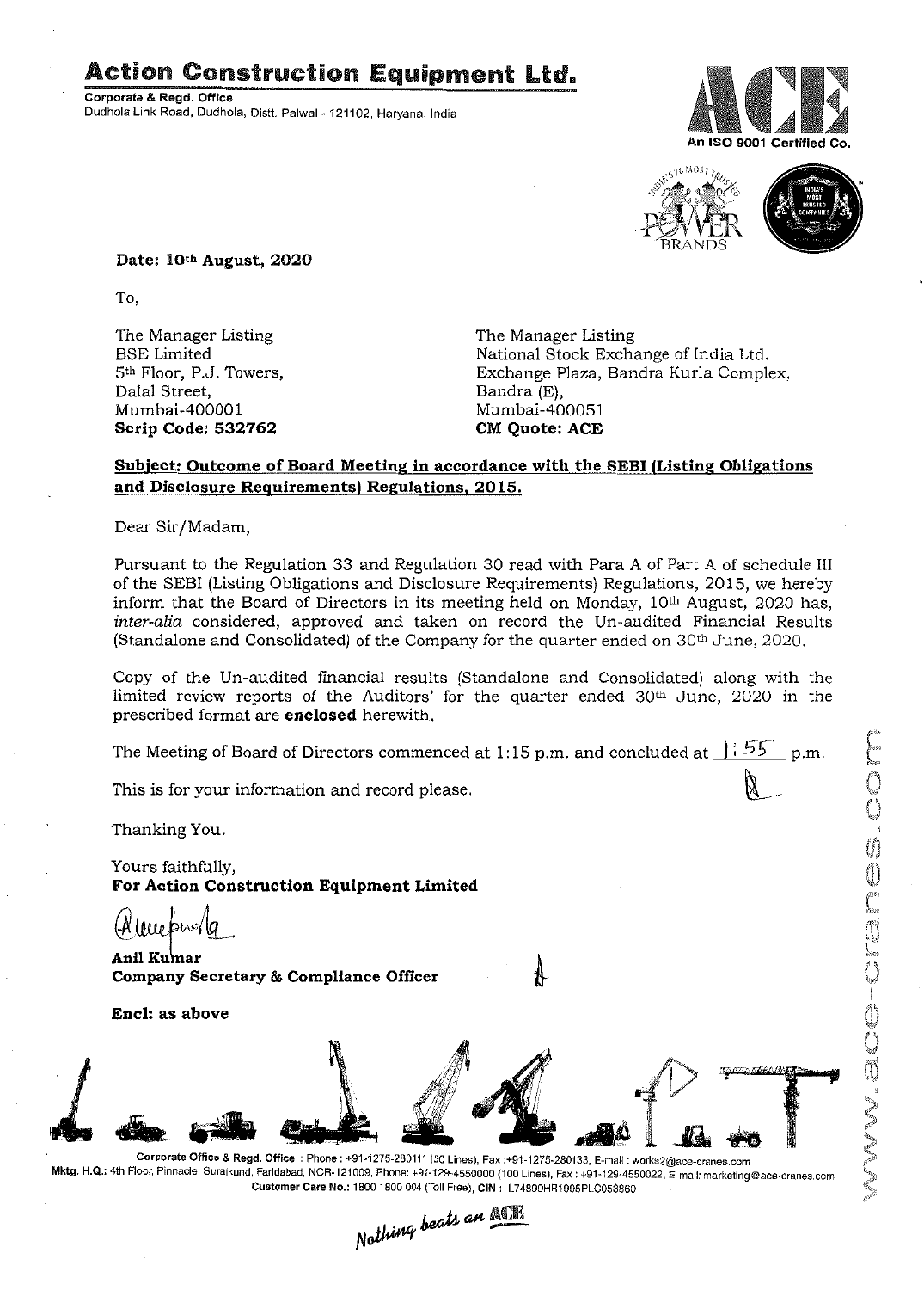|                                                                     |                                          | 14                                          |                               | $\overline{\mathbf{c}}$      |                                             | 2                                           |                               |                | Ħ                                           |                               |              | 5                       | O                                |                                  |                                                                              |                                                       |                                                                                 |                                                           | œ                          | 4                                                      |                  |                 | ō           | ហ                               | $\blacksquare$           | $\pmb{\omega}$                                                       |                  |                     |                                           |                   |                               |                                     |                                               |                                |                                | N               |                     |                  | ۳                           |                  | No.       | ò.                      |                     |                                                                                                                                                                                                         |                                                                           |                            |                                       |  |
|---------------------------------------------------------------------|------------------------------------------|---------------------------------------------|-------------------------------|------------------------------|---------------------------------------------|---------------------------------------------|-------------------------------|----------------|---------------------------------------------|-------------------------------|--------------|-------------------------|----------------------------------|----------------------------------|------------------------------------------------------------------------------|-------------------------------------------------------|---------------------------------------------------------------------------------|-----------------------------------------------------------|----------------------------|--------------------------------------------------------|------------------|-----------------|-------------|---------------------------------|--------------------------|----------------------------------------------------------------------|------------------|---------------------|-------------------------------------------|-------------------|-------------------------------|-------------------------------------|-----------------------------------------------|--------------------------------|--------------------------------|-----------------|---------------------|------------------|-----------------------------|------------------|-----------|-------------------------|---------------------|---------------------------------------------------------------------------------------------------------------------------------------------------------------------------------------------------------|---------------------------------------------------------------------------|----------------------------|---------------------------------------|--|
|                                                                     | a) Basic (in Rs.)<br>b) Diluted (in Rs.) | Earnings per share (Face Value Rs 2/- each) | (Face Value Rs. 2/-Per Share) | Paid up Equity Share Capital | (a) Owners<br>(b) Non-Controlling Interests | Total comprehensive income attributable to: | (b) Non-Controlling Interests | (a) Owners     | Other comprehensive income attributable to: | (b) Non-Controlling Interests | (a) Owners   | Profit attributable to: | Total comprehensive income (7+8) | Total other comprehensive income | (d) Income tax relating to Items that will be reclassified to profit or loss | (c) Items that will be reclassified to profit or loss | (b)Income tax relating to Items that will not be reclassified to profit or loss | (a) Items that will not be reclassified to profit or loss | Other comprehensive income | Net Profit/(Loss) for the period from operations (5-6) | (b) Deferred Tax | (a) Current Tax | Tax expense | Profit/ (Loss) before Tax (3-4) | <b>Exceptional items</b> | Profit/(Loss) from operations before exceptional items and tax (1-2) | Total expenses   | (g) Other expenses  | (f) Depreciation and amortisation expense | (e) Finance costs | (d) Employee benefits expense | work-in-progress and stock-in-trade | (c) Changes in inventories of finished goods, | (b) Purchase of stock-in-trade | (a) Cost of materials consumed | <b>Expenses</b> | <b>Total Income</b> | (b) Other Income | (a) Revenue from operations | Income           |           | Particulars             |                     | . Fh.: 01275-280111 (50 lines), Fax: 01275-280133. E-mail: cs@ace-cranes.com, Web.: www.ace-cranes.com<br>Statement of Standalone\ Consolidated Un-Audited Results for the Quarter ended 30th June,2020 | Regd. Office: Dudhola Link Road, Dudhola, Distt. Palwal - 121102 Haryana, |                            |                                       |  |
|                                                                     | (0.37)<br>(137)                          |                                             |                               | 2,269.66                     | (421.65)                                    |                                             |                               |                |                                             |                               | (421.65)     |                         | (421.65)                         |                                  | $\mathbf{1}$                                                                 |                                                       |                                                                                 |                                                           |                            | (421.65)                                               | (9.02)           |                 |             | (4.30.67)                       |                          | (430.67)                                                             | 10,766.66        | 787.00              | 343.17                                    | 328.31            | 1,484.82                      | 665.86                              |                                               | 3.47                           | 7,154.03                       |                 | 10,335.99           | 244.28           | <b>ISO,01.71</b>            | (Un-Audited)     | 30-Jun-20 |                         |                     |                                                                                                                                                                                                         |                                                                           |                            | Action Construction Equipment Limited |  |
|                                                                     | ΩΩ<br>1.03                               |                                             |                               | 2,325.14                     | 1,191.87                                    |                                             |                               |                |                                             |                               | 1,191.87     |                         | 1,191.87                         |                                  |                                                                              |                                                       |                                                                                 |                                                           |                            | 1,191.87                                               | 43,95            | 530.93          |             | 1,766.75                        |                          | 1,766.75                                                             | 17,759.41        | 1,997.26            | 30216                                     | 18706             | 1,937.07                      | (2,198.45)                          |                                               | 1,085.55                       | 24,333.01                      |                 | 29,526.16           | 190.29           | 29,335.87                   | (Un-Audited)     | 30-Jun-19 | Quarter ended           | <b>Standalone</b>   |                                                                                                                                                                                                         |                                                                           | CIN: L74899HR1995PLC053860 |                                       |  |
|                                                                     | 1.21<br>1.21                             |                                             |                               | 2,269.66                     | 1,363.50                                    |                                             |                               | (13.91)        |                                             |                               | 1,377.41     |                         | 1,363.50                         | (13.91)                          |                                                                              |                                                       | 3.28                                                                            | (51219)                                                   |                            | 1.377.41                                               | (77.64)          | 526.86          |             | 1,826.63                        |                          | 1,826,63                                                             | 28,586.64        | 2,018.43            | 371.51                                    | 407.99            | 2,327.59                      | (358.60)                            |                                               | 20.40                          | 23,799.32                      |                 | 30,413.27           | (133.19)         | 30,546.46                   | (Audited)        | 31-Mar-20 |                         |                     |                                                                                                                                                                                                         |                                                                           |                            |                                       |  |
|                                                                     | 4.58                                     |                                             |                               | 2,269.66                     | ξUΙ<br><b>D6'672'</b>                       |                                             |                               | (13.91)        |                                             |                               | ζn<br>263.81 |                         | Įсп<br><b>D6'6BZ</b>             | (13.91)                          |                                                                              |                                                       | $\frac{(17.19)}{3.28}$                                                          |                                                           |                            | إ ي<br>263.81                                          | (35.36)          | 1,693.25        |             | Ğ,<br><b>979.70</b>             |                          | 6,819.70                                                             | 109,203.17       | ç,<br><b>151,94</b> | 1,301.35                                  | 66.391'           | مع<br>561.67                  | ίũ,<br>149.64                       |                                               | سر<br>635.08                   | 82'936'06                      |                 | 116,022.87          | 403.12           | ΞĘ,<br>519.75               | (Audited)        |           | Year ended<br>31-Mar-20 |                     |                                                                                                                                                                                                         | India                                                                     |                            |                                       |  |
| 经营业                                                                 | (953)<br>(0.38)                          |                                             |                               | 2,269.66                     | (428.95)<br>(0.85)                          |                                             | $\blacksquare$                | $\blacksquare$ |                                             | (0.85)                        | (428.95)     |                         | (429.80)                         |                                  |                                                                              |                                                       |                                                                                 |                                                           |                            | (429.80)                                               | (9.02)           |                 |             | (438.82)                        |                          | (438.82)                                                             | 66'6'4'01        | 798.25              | 343.17                                    | 328.31            | 1,486.77                      | 665.86                              |                                               | 3.47                           | 7,154.16                       |                 | 10,341.17           | 244.28           | 68'960'01                   | (Un-Audited)     | 30-Jun-20 |                         |                     |                                                                                                                                                                                                         |                                                                           |                            |                                       |  |
| $\frac{1}{2}$<br>,                                                  | $\frac{1.62}{1.62}$                      |                                             |                               | 2,325.14                     | 1,183.43<br>660                             |                                             | $\mathbf{I}$                  |                |                                             | (0.99)                        | 1,183.43     |                         | 1,182.44                         |                                  | $\mathbf{I}$                                                                 |                                                       |                                                                                 |                                                           |                            | <b>1,182.44</b>                                        | 43.95            | 530.93          |             | 1,757.32                        |                          | 1,757.32                                                             | <b>OF DZZ'ZZ</b> | 2,002.95            | 30216                                     | 302.81            | 1,940.77                      | (2,198.45)                          |                                               | 1,085.55                       | 14,334.61                      |                 | 29,527.72           | 190.29           | 29,337.43                   | (Un Audited)     | 30-Jun-19 | <u>Ouarter ended</u>    |                     |                                                                                                                                                                                                         |                                                                           |                            |                                       |  |
| <b>The Model of the Second Contract of the Second Second Second</b> | $\frac{1.20}{1.20}$                      |                                             |                               | 2,269.66                     | 1,348.59<br>(1.75)                          |                                             |                               | (13.91)        |                                             | (1.75)                        | 1,362.50     |                         | 1,346.84                         | (13.91)                          |                                                                              |                                                       |                                                                                 | $(17.19)$<br>3.28                                         |                            | $\frac{(77.64)}{1,360.75}$                             |                  | 526.86          |             | 1,809.97                        |                          | 1,809.97                                                             | 28,603.73        | 2,033.24            | 371.51                                    | 407.99            | 2,329.66                      | (358.60)                            |                                               | 20.40                          | 23,799.53                      |                 | 30,413.70           | (133.19)         | 30,546.89                   | <u>(Audited)</u> |           | 31-Mar-20               | <b>Consolidated</b> |                                                                                                                                                                                                         |                                                                           |                            |                                       |  |
|                                                                     | 4.57<br>4.57                             |                                             |                               | 2,269.66                     | 5,234.93<br>(1.79)                          |                                             |                               | (13.91)        |                                             | $\sqrt{320}$                  | 5,248.84     |                         | 5,233.14                         | (13.91)                          |                                                                              |                                                       |                                                                                 | $\frac{17.19}{3.28}$                                      |                            | 59.747.05                                              | (137.36)         | 1,693.25        |             | 6,802.94                        |                          | 6,802.94                                                             | 109,234.91       | <b>P674.94</b>      | 1,301.35                                  | 1,465.99          | 8,569.33                      | (5,149.64)                          |                                               | 1,635.08                       | 98'432'86                      |                 | 116,037.85          | 414.89           | 115,622.96                  | (Audited)        |           | Year ended<br>31-Mar-20 |                     | (Rs. In Lakhs)                                                                                                                                                                                          |                                                                           |                            |                                       |  |

A CONTROLL

 $\ddot{\phantom{0}}$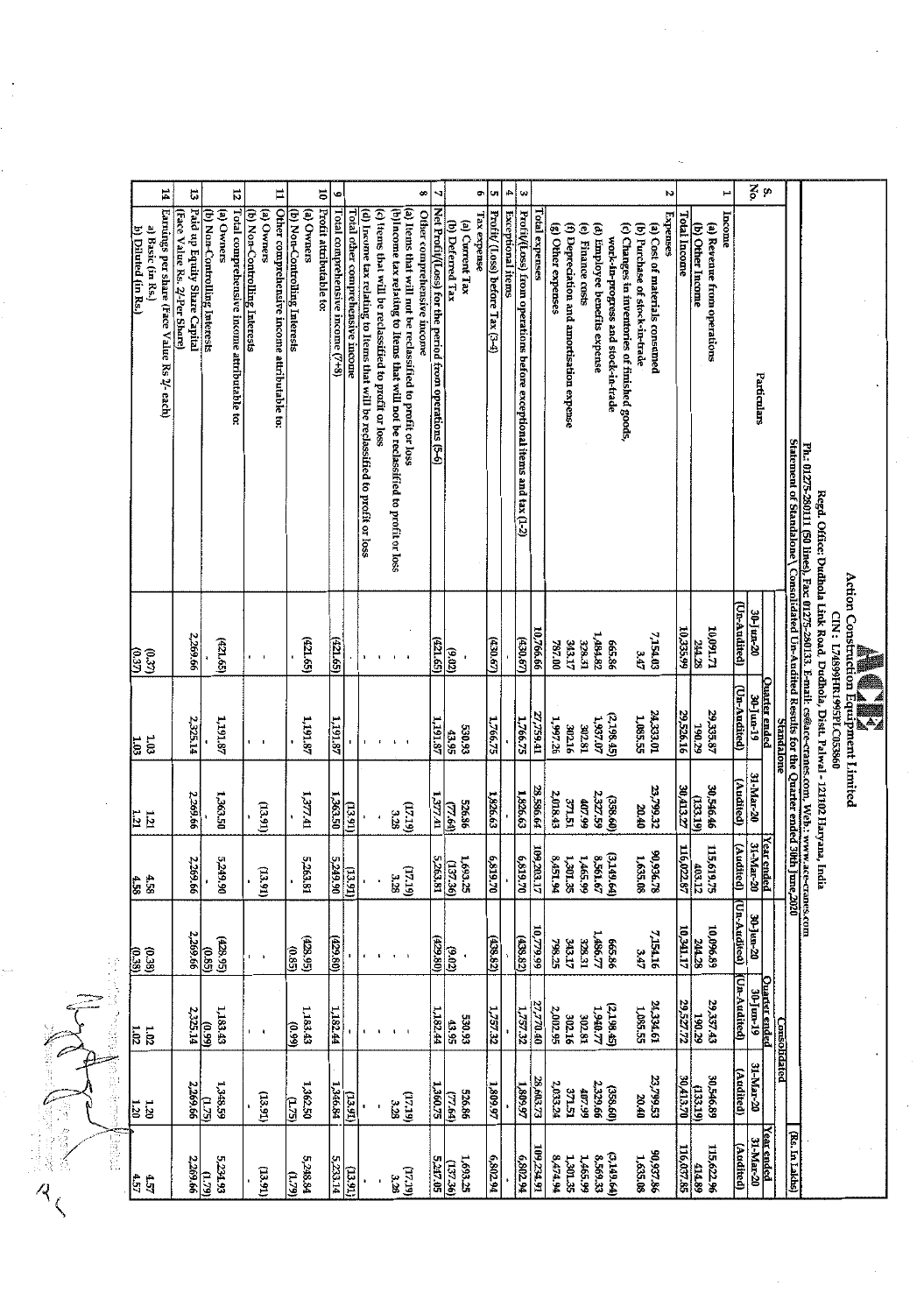| <b>LECHT</b>       |                  |  |
|--------------------|------------------|--|
|                    |                  |  |
|                    |                  |  |
|                    |                  |  |
|                    |                  |  |
| <b>SEPUT</b>       |                  |  |
|                    |                  |  |
|                    |                  |  |
|                    |                  |  |
|                    |                  |  |
|                    |                  |  |
|                    |                  |  |
|                    |                  |  |
|                    |                  |  |
|                    |                  |  |
|                    |                  |  |
| <b>TARGET</b>      | <b>The Sheep</b> |  |
|                    |                  |  |
|                    |                  |  |
|                    | F iii            |  |
|                    |                  |  |
| -    < <br>T       |                  |  |
|                    |                  |  |
|                    |                  |  |
|                    |                  |  |
| $\frac{1}{2}$<br>ï |                  |  |
|                    |                  |  |
|                    |                  |  |
| İ                  |                  |  |
| $\ddot{ }$         |                  |  |

| 96,359.93                  | 95,359.93             | 91,747.03         | 86,823.22                  | 95,119.61            | 95,119.61        | 91,501.81                                                                                                                                                                                           | 86,583.68   | <b>Total Segment Liabilities</b>              |                      |
|----------------------------|-----------------------|-------------------|----------------------------|----------------------|------------------|-----------------------------------------------------------------------------------------------------------------------------------------------------------------------------------------------------|-------------|-----------------------------------------------|----------------------|
| 54,216.35                  | 54,216.35             | 58,995.16         | 60,189.38                  | 53,976.03            | 53,976.03        | 58,749.94                                                                                                                                                                                           | 59,949.84   | o<br>Unallocated                              |                      |
| 4,816.20                   | 4,816.20              | 5,446.05          | 5,050.18                   | 4,816.20             | 4,816.20         | 5,446.05                                                                                                                                                                                            | 5,050.18    | D) Agri Equipment                             |                      |
| 1,510.51                   | 1,510.51              | 69'106            | 843.75                     | 1,510.51             | 1,510.51         | 804.69                                                                                                                                                                                              | 843.75      | C) Material Handling                          |                      |
| 5,384.90                   | 5,384.90              | 2,900.40          | 3,556.95                   | 5,384.90             | 5,384.90         | 2,900.40                                                                                                                                                                                            | 3,556.95    | B) Construction Equipment                     |                      |
| 29,431.97                  | 29,431.97             | 23,500.73         | 17,182.96                  | 29,431.97            | 29,431.97        | 23,500.73                                                                                                                                                                                           | 17,182.96   | A) Cranes                                     |                      |
|                            |                       |                   |                            |                      |                  |                                                                                                                                                                                                     |             | Segment Liabilities                           | 4.                   |
| 95,359.93                  | 95,359.93             | 91,747.03         | 86,823.22                  | 95,119.61            | 95,119.61        | 91,501.81                                                                                                                                                                                           | 86,583.68   | Total Segment Assets                          |                      |
| 9,050.00                   | 9,050.00              | 11,438.30         | 8,132.23                   | 8,809.68             | 8,809.68         | 11,193.08                                                                                                                                                                                           | 7,892.69    | E) Unallocated                                |                      |
| 5,803.82                   | 5,803.82              | 6,619.46          | 4,798.44                   | 5,803.82             | 5,803.82         | 6,619.46                                                                                                                                                                                            | 4,798.44    | D) Agri Equipment                             |                      |
| 2,866.78                   | 2,866.78              | 2,841.03          | 2,319.57                   | 2,866.78             | 2,866.78         | 2,841.03                                                                                                                                                                                            | 2,319.57    | $\circ$<br>Material Handling                  |                      |
| 10,198.24                  | 10, 198.24            | 8,517.73          | 9,267.39                   | 10,198.24            | 10,198.24        | 8,517.73                                                                                                                                                                                            | 9,267.39    | B) Construction Equipment                     |                      |
| 67,441.09                  | 67,441.09             | 62,330.51         | 62,305.59                  | 67 441.09            | 67,441.09        | 62,330.51                                                                                                                                                                                           | 62,305.59   | Segment Assets<br>A) Cranes                   | $\tilde{\mathbf{c}}$ |
| 6,802.94                   | 1,809.97              | 1,757.32          | (438.82)                   | 6.819.70             | 1,826.63         | 1,766.75                                                                                                                                                                                            | (430.67)    | Total Profit before Tax                       |                      |
| 1,415.43                   | 339.31                | 347.61            | 200.13                     | 1,415.43             | 339.31           | 347.61                                                                                                                                                                                              | 200.13      | Less- Other Unallocable Expenditure           |                      |
| 1,465.99                   | 407.99                | 302.81            | 328.31                     | 1,465.99             | 407.99           | 302.81                                                                                                                                                                                              | 328.31      | Less-Interest                                 |                      |
|                            | 2,557.27              | 2,407.74          | 29'68                      | 9,701,12             | 2,573.93         | 2,417.17                                                                                                                                                                                            | 11'16       | Total                                         |                      |
| $\frac{(16.76)}{9,684.36}$ | (16.66)               | (9.43)            | (8.15)                     |                      |                  |                                                                                                                                                                                                     |             | ⊕<br><b>Subsidiaries Business</b>             |                      |
| (411.45)                   | 19.59                 | (279.83)          | 226.79                     | (411.45)             | 89.99            | (279.83)                                                                                                                                                                                            | 226.79      | D) Agri Equipment                             |                      |
| 816.11                     | 163.18                | 239.86            | 23.87                      | 816.11               | 163.18           | 239.86                                                                                                                                                                                              | 23.87       | C) Material Handling                          |                      |
| 1.65                       | 46.98                 | 93.14             | 25.92                      | 1.65                 | 46.98            | 93.14                                                                                                                                                                                               | 25.92       | B) Construction Equipment                     |                      |
| 9,294.81                   | 2,344.18              | 2,364.00          | (205.81)                   | 9,294.81             | 2,344.18         | 2,364.00                                                                                                                                                                                            | (205.81)    | A) Cranes                                     |                      |
|                            |                       |                   |                            |                      |                  |                                                                                                                                                                                                     |             | Segment Results                               | Ņ                    |
| 115,622.96                 | 30,546.89             | 29,337.43         | 10,096.89                  | 15,619.75            | 30,546.46        | 29,335.87                                                                                                                                                                                           | 10,091.71   | Gross Revenue / Income from Operations        |                      |
|                            |                       |                   |                            |                      |                  |                                                                                                                                                                                                     |             | Less-Inter Segment Revenue                    |                      |
| 115,622.96                 | 30,546.89             | 29,337.43         | 10,096.89                  | 15,619.75            | 30,546.46        | 29,335.87                                                                                                                                                                                           | 10,091.71   | Total Revenue from operations                 |                      |
| 3.21                       | 3,210.99<br>0.43      | 3,371.03<br>$-56$ | 2,548.23<br>$rac{5.18}{8}$ | 14,327.61            | 3,210.99         | 3,371.03                                                                                                                                                                                            | 2,548.23    | D) Agri Equipment<br>E) Subsidiaries Business |                      |
| 14,327.61<br>8,358.18      | 2,139.08              | 2,329.80          | 770.41                     | 8,358.18             | 2,139.08         | 2,329.80                                                                                                                                                                                            | 770.41      | C) Material Handling                          |                      |
| 10,065.31                  |                       | 2,087.43          | 1,796.26                   | 10,065.31            | 3,456.53         | 2,087.43                                                                                                                                                                                            | 1,796.26    | B) Construction Equipment                     |                      |
| 82,868.65                  | 21,739.86<br>3,456.53 | 21,547.61         | 4,976.81                   | 82,868.65            | 21,739.86        | 21,547 61                                                                                                                                                                                           | 4,976.81    | A) Cranes                                     |                      |
|                            |                       |                   |                            |                      |                  |                                                                                                                                                                                                     |             | Segment Revenue                               | ÷,                   |
| (Audited)                  | Audited)              | (Un-Audited)      | (Un-Audited)               | (Audited)            | <u>(Audited)</u> | (Un-Audited)                                                                                                                                                                                        | Un-Audited) |                                               |                      |
| 31-Mar-20                  | 31-Mar-20             | 30-Jun-19         | 30-Jun-20                  | یا<br><b>LMar-20</b> | 31-Mar-20        | 90-Jun-19                                                                                                                                                                                           | 30-lun-20   | Particulars                                   |                      |
| Year ended                 |                       | Quarter ended     |                            | Year<br>ended        |                  | Quarter ended                                                                                                                                                                                       |             |                                               |                      |
|                            |                       | Consolidated      |                            |                      |                  | Standalone                                                                                                                                                                                          |             |                                               |                      |
| (Rs. In Lakhs)             |                       |                   |                            |                      |                  | Ph.: 01275-280111 (50 lines), Fax: 01275-280133. E-mail: cs@ace-cranes.com, Web.: www.ace-cranes.com<br>SEGMENT WISE REVENUE, RESULTS, ASSETS AND LIABILITIES, FOR THE QUARTER ENDED 30TH JUNE,2020 |             |                                               |                      |
|                            |                       |                   |                            |                      |                  | Regd. Office: Dudhola Link Road, Dudhola, Distt. Palwal - 121102 Haryana, india                                                                                                                     |             |                                               |                      |
|                            |                       |                   |                            | t Limited            |                  |                                                                                                                                                                                                     |             |                                               |                      |
|                            |                       |                   |                            |                      |                  | Action Construction Equipmen<br>Action Construction Equipmen                                                                                                                                        |             |                                               |                      |

 $\overline{\mathcal{L}}_0$ 

ρ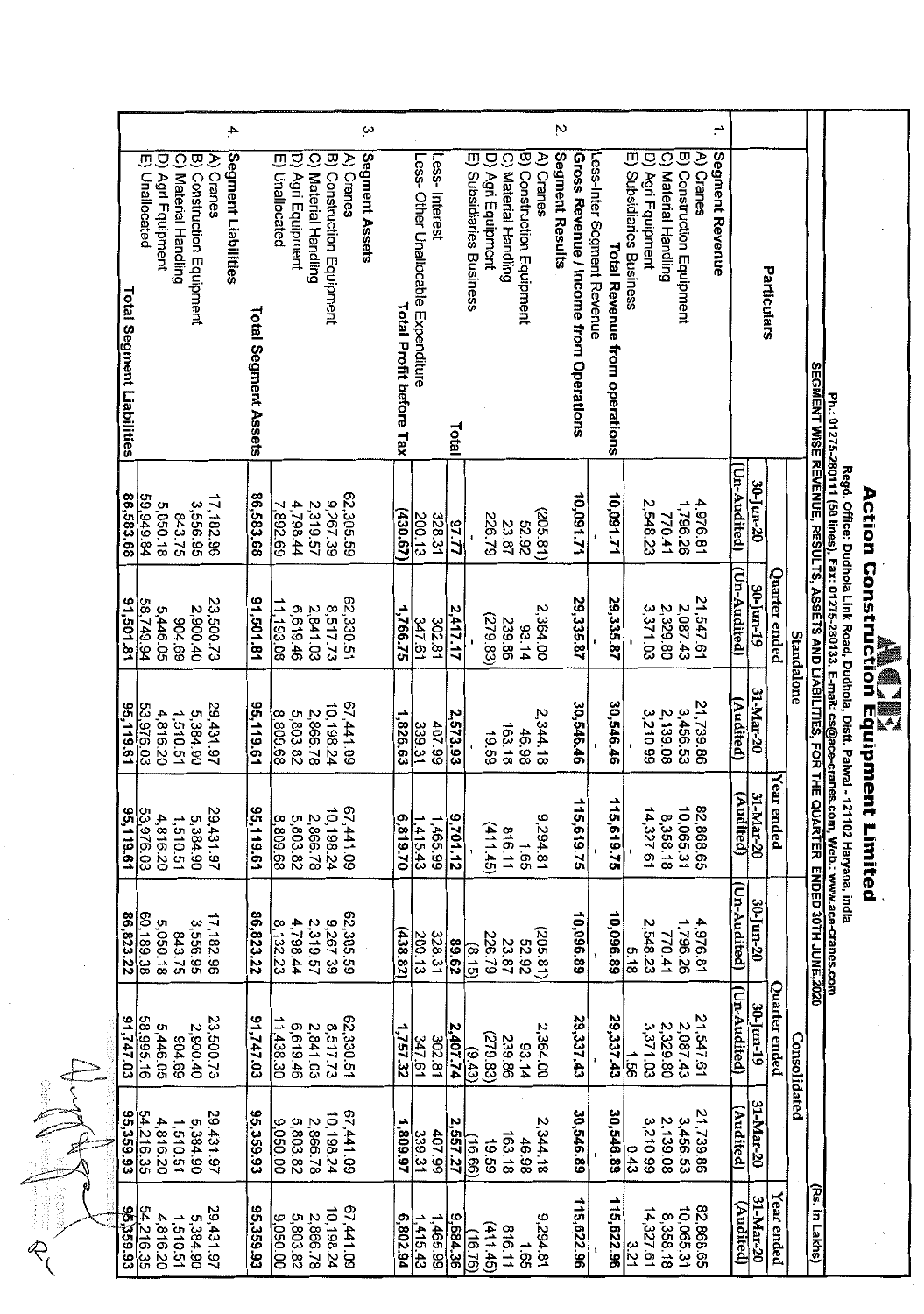#### **Notes:**

- **1.** The above standalone and consolidated financial results for the quarter ended June 30) 2020 have been reviewed by Audit Committee and approved by the Board of Directors of the Company at their meetings held on August 10, 2020.
- **2.** Limited Review as required under the Regulation 33 of SEBI (Listing Obligations and Disclosure Requirements) Regulations, 2015 submitted with the Stock Exchange(s) has been carried out by the Statutory Auditors.
- **3. In** standalone results figures for the quarter ended March 31, 2020 are the balancing figures between audited figures in respect of the full financial year and published year to date figures up to the third quarter of year ended March 31, 2020.
- **4.** The above financial results are available on the company's website www.acecranes. com and also on the web site of NSE (www.nseindia.com) and BSE (www.bseindia.com)
- *s.* The outbreak of COVID-19 pandemic globally and in India is causing significant disturbance and slowdown of economic activity. The Company is in the business of manufacturing construction equipment and agri-machinery which are related with activities that are fundamental to the Indian economy. The Company has sufficient liquidity and demand for its products to continue its operations. The future impact of COVID-19 remains uncertain and may be different from what we have estimated as on the date of approval of these results. The Company will continue to monitor closely any material changes to its future economic conditions.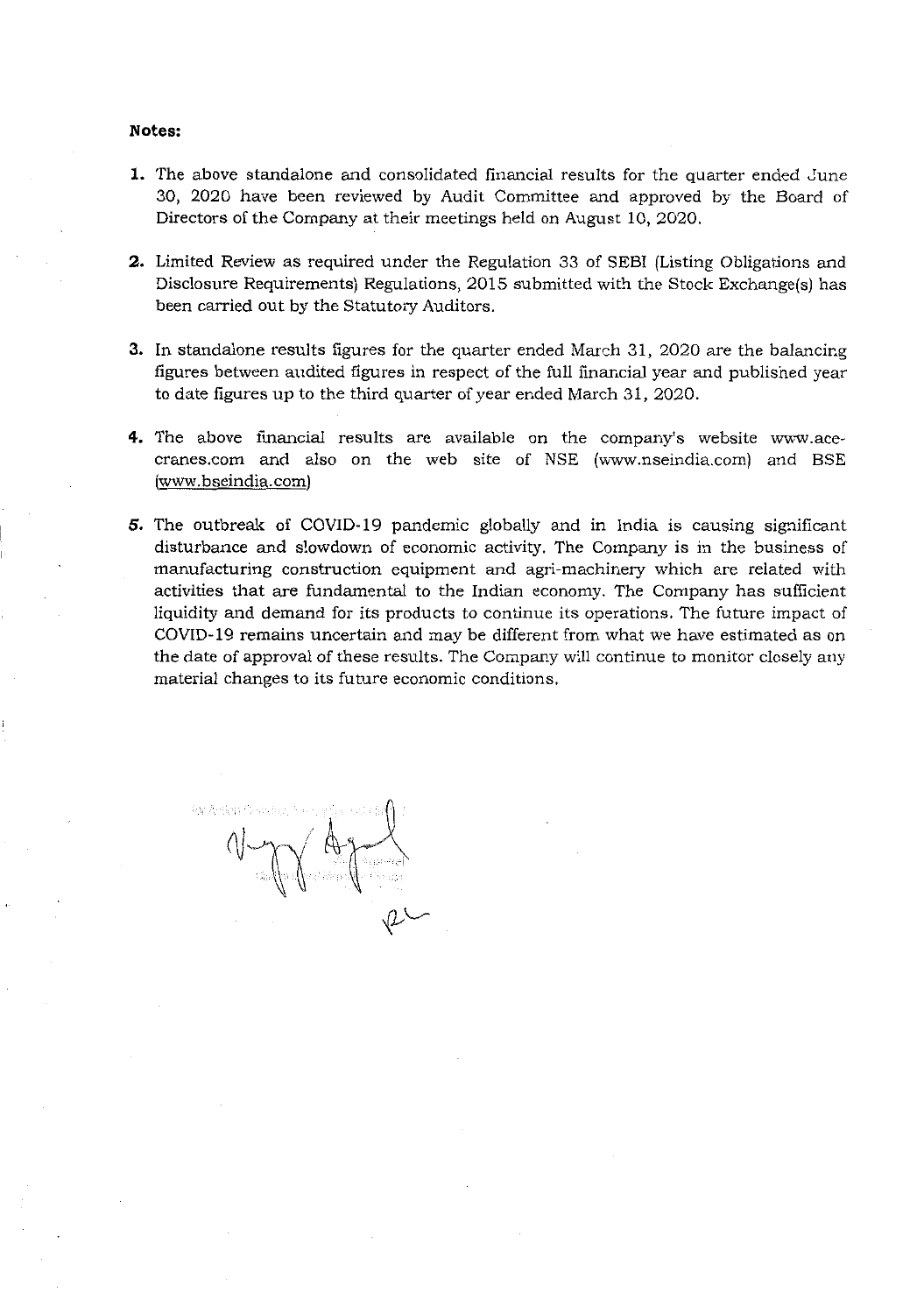

## Independent Auditor's Review Report on Quarterly Unaudited Standalone Financial Results of Action Construction Equipment Limited pursuant to the Regulation 33 of the SEBI (Listing Obligations and Disclosure Requirements) Regulations, 2015, as amended.

### To

# THE BOARD OF DIRECTORS OF ACTION CONSTRUCTION EQUIPMENT LIMITED

- 1. We have reviewed the accompanying statement of unaudited standalone financial results of Action Construction Equipment Limited ('the Company') for the quarter ended June 30, 2020, being submitted by the Company pursuant to the requirements of Regulation 33 of the SEBI (Listing Obligations and Disclosure Requirements) Regulations, 2015 (as amended).
- 2. The Statement, which is the responsibility of the Company's Management and approved by the Company's Board of Directors, has been prepared in accordance with the recognition and measurement principles laid down in Indian Accounting Standard 34, Interim Financial Reporting ('Ind AS 34'), prescribed under Section 133 of the Companies Act, 2013 and other accounting principles generally accepted in India. Our responsibility is to express a conclusion on the Statement based on our review.
- 3. We conducted our review of the Statement in accordance with the Standard on Review Engagements (SRE) 2410, Review of Interim Financial Information Performed by the Independent Auditor of the Entity', issued by the Institute of Chartered Accountants of India. A review of interim financial information consists of making inquiries, primarily of persons responsible for financial and accounting matters, and applying analytical and other review procedures. A review is substantially less in scope than an audit conducted in accordance with the Standards on Auditing specified under section 143(10) of the Act, and consequently, does not enable us to obtain assurance that we would become aware of all significant matters that might be identified in an audit. Accordingly, we do not express an audit opinion.
- 4. Based on our review conducted as above nothing has come to our attention that causes us to believe that the accompanying Statement, prepared in accordance with the recognition and measurement principles laid down in Ind AS 34, prescribed under Section 133 of the Actand other accounting principles generally accepted in India, has not disclosed the information required to be disclosed in accordance with the requirements of Regulation 33 of the SEBI (Listing Obligations and Disclosure Requirements) Regulations, 2015 (as amended), including the manner in which it is to be disclosed, or that it contains any material misstatement.

For BRAN & ASSOCIATES Chartered Accountants

Firm Registration No. -014544N<br> $\bigcap \bigcap \limits_{i}$  $\textbf{Ravi Gulg (} \textbf{Curl} \textbf{Curl} \textbf{Curl} \textbf{Curl} \textbf{Curl} \textbf{Curl} \textbf{Curl} \textbf{Curl} \textbf{Curl} \textbf{Curl} \textbf{Curl} \textbf{Curl} \textbf{Curl} \textbf{Curl} \textbf{Curl} \textbf{Curl} \textbf{Curl} \textbf{Curl} \textbf{Curl} \textbf{Curl} \textbf{Curl} \textbf{Curl} \textbf{Curl} \textbf{Curl} \textbf{Curl} \textbf{Curl} \textbf{Curl} \textbf{Curl} \textbf{Curl} \textbf{Curl}$ Ravi Gulatí<br>(Partner) **Membership Number- 090672**  $\bullet$ UDIN:20090672AAAABF1433 Place: Faridabad Date: August 10,2020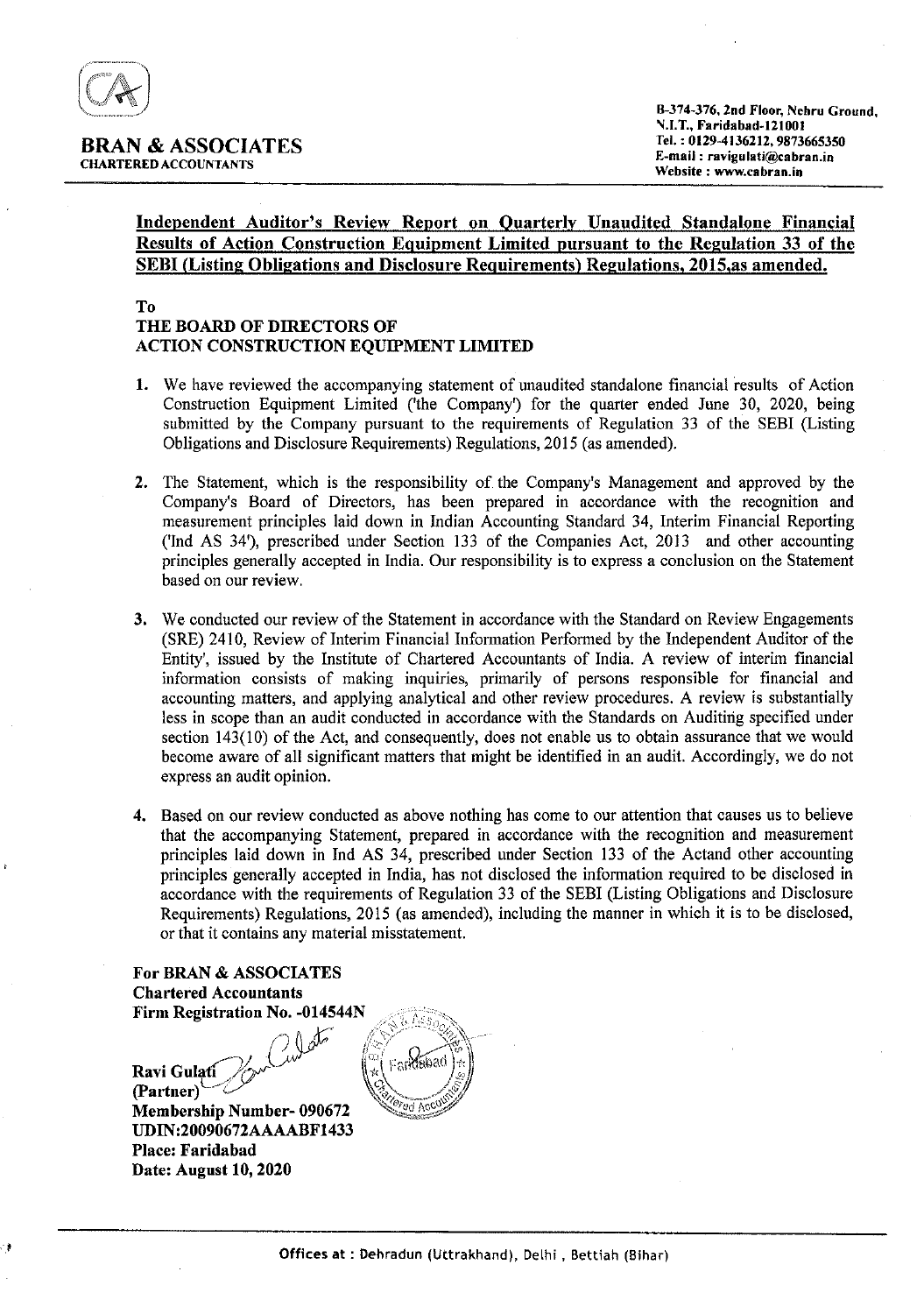

# Independent Auditor's Review Report on Quarterly Unaudited Consolidated Financial Results of Action Construction Equipment Limited pursuant to the Regulation 33 of the SEBI (Listing Obligations and Disclosure Requirements) Regulations. 2015, as amended.

#### TO THE BOARD OF DIRECTORS OF ACTION CONSTRUCTION EQUIPMENT LIMITED

- 1. We have reviewed the accompanying statement of unaudited consolidated financial results ('the Statement') of Action Construction Equipment Limited ('the Holding Company') and its subsidiary/ies (the Holding Company and its subsidiary/ies together referred to as 'the Group') for the quarter ended June 30, 2020 being submitted by the Holding Company pursuant to the requirements of Regulation 33 of the SEBI (Listing Obligations and Disclosure Requirements) Regulations, 2015 (as amended).
- 2. This Statement, which is the responsibility of the Holding Company's management and approved by the Holding Company's Board of Directors, has been prepared in accordance with the recognition and measurement principles laid down in Indian Accounting Standard 34, Interim Financial Reporting ('Ind AS 34'), prescribed under section 133 of the Companies Act, 2013 and other accounting principles generally accepted in India. Our responsibility is to express a conclusion on the Statement based on our review.
- 3. We conducted our review of the Statement in accordance with the Standard on Review Engagements (SRE) 2410, Review of Interim Financial Information Performed by the Independent Auditor of the Entity, issued by the Institute of Chartered Accountants of India. A review of interim financial information consists of making inquiries, primarily of persons responsible for financial and accounting matters and applying analytical and other review procedures. A review is substantially less in scope than an audit conducted in accordance with the Standards on Auditing specified under section 143(10) of the Act, and consequently, does not enable us to obtain assurance that we would become aware of all significant matters that might be identified in an audit. Accordingly, we do not express an audit opinion.

We also performed procedures in accordance with the SEBl Circular issued by the SEBI under Regulation 33 (8) of the SEBI (Listing Obligations and Disclosure Requirements) Regulations, 2015 (as amended), to the extent applicable.

4. Based on our review conducted and procedures performed as stated in paragraph 3 abovenothing has come to our attention that causes us to believe that the accompanying Statement, prepared in accordance with recognition and measurement principles laid down in Ind AS 34, prescribed under Section 133 of the Act and other accounting principles generally accepted in India, has not disclosed the information required to be disclosed in accordance with the requirements of Regulation 33 of the SEBl (Listing Obligations and Disclosure Requirements) Regulations, 2015 (as amended), including the manner in which it is to be disclosed, or that it contains any material misstatement.

Page 1 of 2